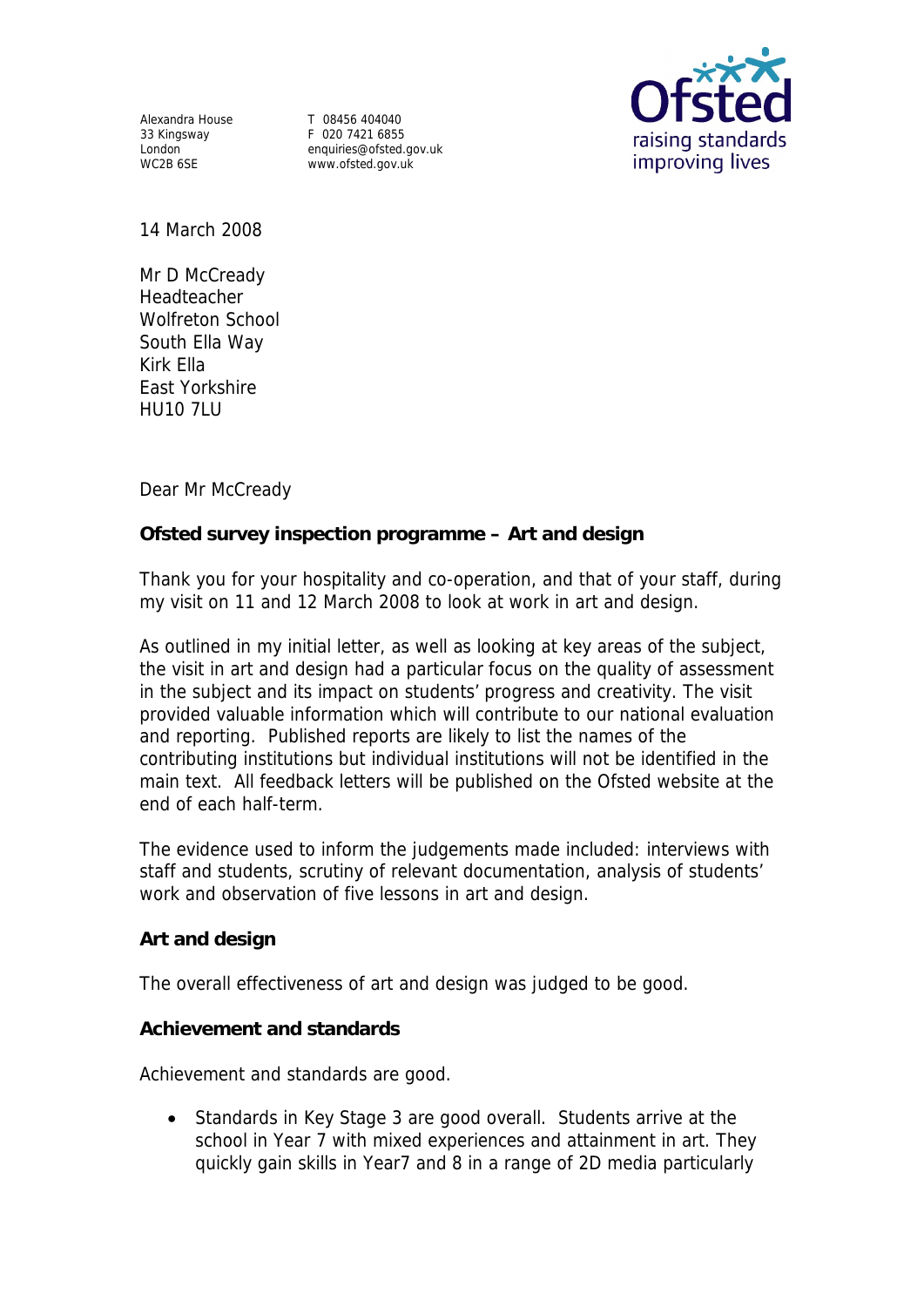from working and drawing from direct observation. In a large Year 8 display, students have produced richly coloured, imaginative jungle paintings showing sensitivity for pattern making, good use of critical references and considerable skill in developing tonal qualities. Year 9 students' portrait and other work is sensitively observed in a traditional range of media.

- In Year 10 and 11 students produce a range of mixed media work using their own interpretations. Students are able to use existing skills in new contexts. They work in a good range of 2D and some 3D media. Sketch books in Year 11 show understanding of evaluation and the stages in development. The use of digital media, and experimentation is balanced by some carefully observed drawing. Some effective work has been recently inspired by 3D constructions of artist Frank Stella.
- The concerted focus in the last two years by the school and art staff, on monitoring students' progress closely and improving the quality of art and design provision is having a positive impact at GCSE and A level. At GCSE achievement at Grades A\*-C has shown a marked upward trend since 2005 to the national average in 2007. All students are entered, achieve a grade, and overall attain results in line with expectations, including A\*A grades.
- In the sixth form GCSE AS and A2 results in photography and AS Fine Art were very good in 2007. At AS level, students' progress was outstanding; almost all students achieved a grade higher than predicted placing them in the top 10% nationally.
- Students in photography are working at a high standard and making good progress. In fine art are students are working well in the subject and standards are average. Currently second year photography students are producing strong development books and images with striking and also subtle juxtapositions. While working, students show the ability to think carefully about the creative and technical stages in the process and can talk about their ideas confidently.
- Students' attitudes and behaviour are very good, they are keen in lessons, enjoy the subject, and many use the studios at lunchtimes and after school. Students get on well with their teachers and the art technician; their efforts to guide and help are appreciated by students. A recent policy to mount more displays of work for each year group contributes to the quality of learning environment and enables students and their families to appreciate and evaluate the work of others.

**Quality of teaching and learning in art and design**

Teaching and learning in art and design are good overall.

• Teachers' lesson planning and structure follows a whole school approach with the aim of improving teaching and learning. In some good and better lessons there was a strong focus on encouraging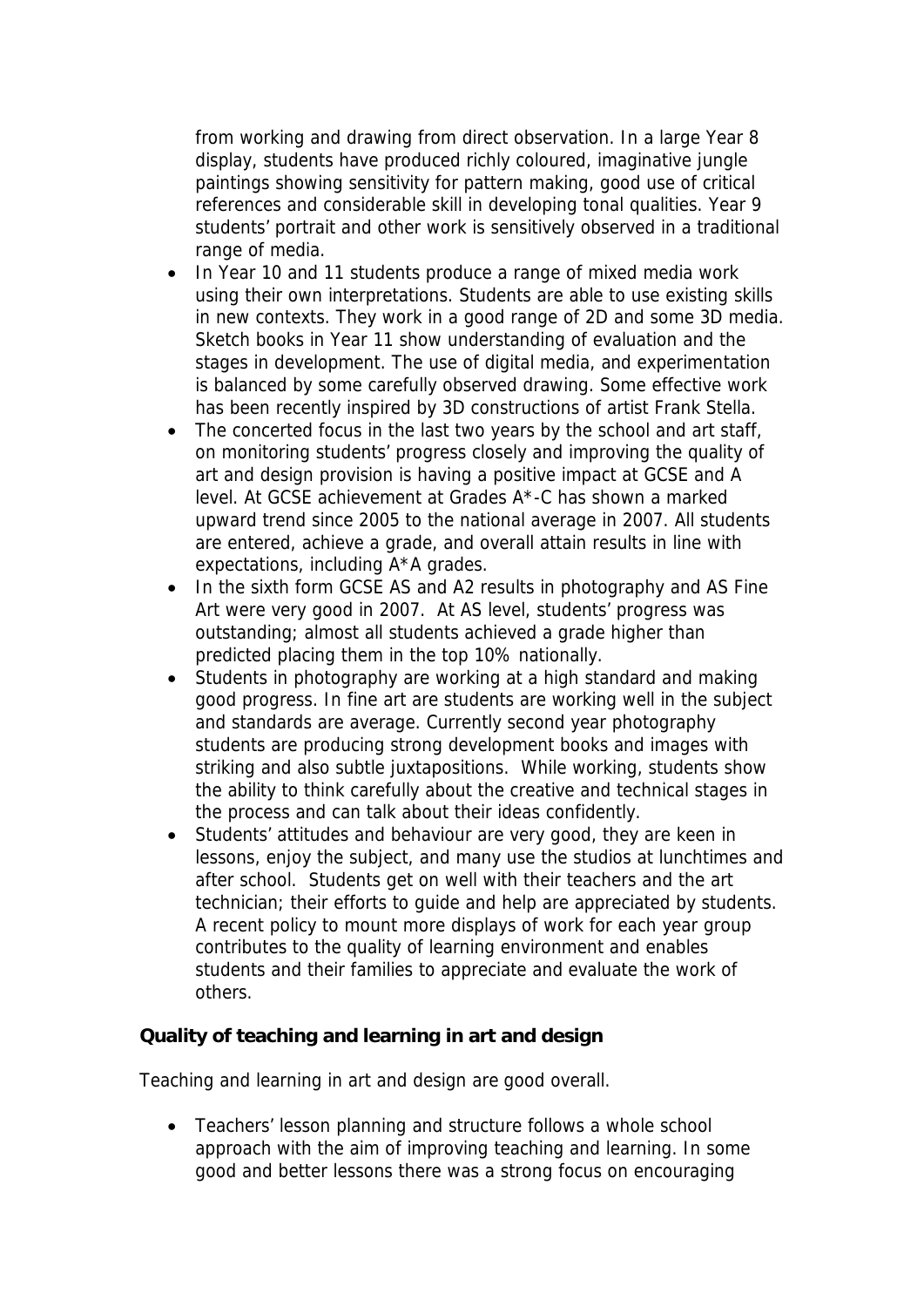students to work productively within time constraints and for them to review what they were achieving at stages during and at the end of the lesson. An effective strategy in Year 11 and in the sixth form enabled students to record their weekly progress by use of a 'lesson log'.

- Timed activities were also used effectively in several lessons in Key Stage 3 and 4, stimulating quick thinking, close attention and interest, experimentation and ideas.
- The processes of review and reflection, student self evaluation and peer evaluation have been developed by art staff in the last two years and they are very effective tools. Students were able to offer considered opinions on their own and others work in relation to what they had set out to do, particularly in Key Stage 4 and sixth-form.
- Teachers demonstrate the use of a new media skilfully and use their own work and that of students analytically as visual aids.
- In lessons, teachers' 'one to one' discussions with students are helpful and generally unobtrusive. In a small number of lessons teachers did not allow students enough time to think for themselves and speculate on answers when new ideas or concepts were introduced. Questions asked by teachers were not always 'open ended' enough.
- Year 9 lesson activities do not challenge students sufficiently to draw on their individual interests, experiences or observations in order to develop original and diverse outcomes.

## **Quality of the curriculum**

The curriculum in art and design is satisfactory with some good features.

- The subject leader's recent review of the curriculum has restated priorities to raise achievement and this is having a positive impact. Student numbers are showing a steady increase.
- Students are benefiting from extended curriculum opportunities. They have good access to studios and use them well between lessons. However, there are too few opportunities at present for visiting artists and designers or external visits to provide students at all stages with further insights, ideas and perspectives about creative working.
- The school plans to introduce, in September 2008, cross subject working days and opportunities for extended, in depth learning in Key Stage 3. The current scheme of work has been thoughtfully developed and gives a satisfactory foundation in a range of traditional media. There is a good focus on working from direct observation, developing tonal and colour work. Opportunities to work in 3D are too limited.
- In Key Stage 4 the curriculum is balanced and interesting to students, promoting more personal responses. Mixed media work, digital images and low relief 3D constructions are all used to develop creative resolutions.
- Life drawing sessions have been held for sixth form fine art students at weekend events.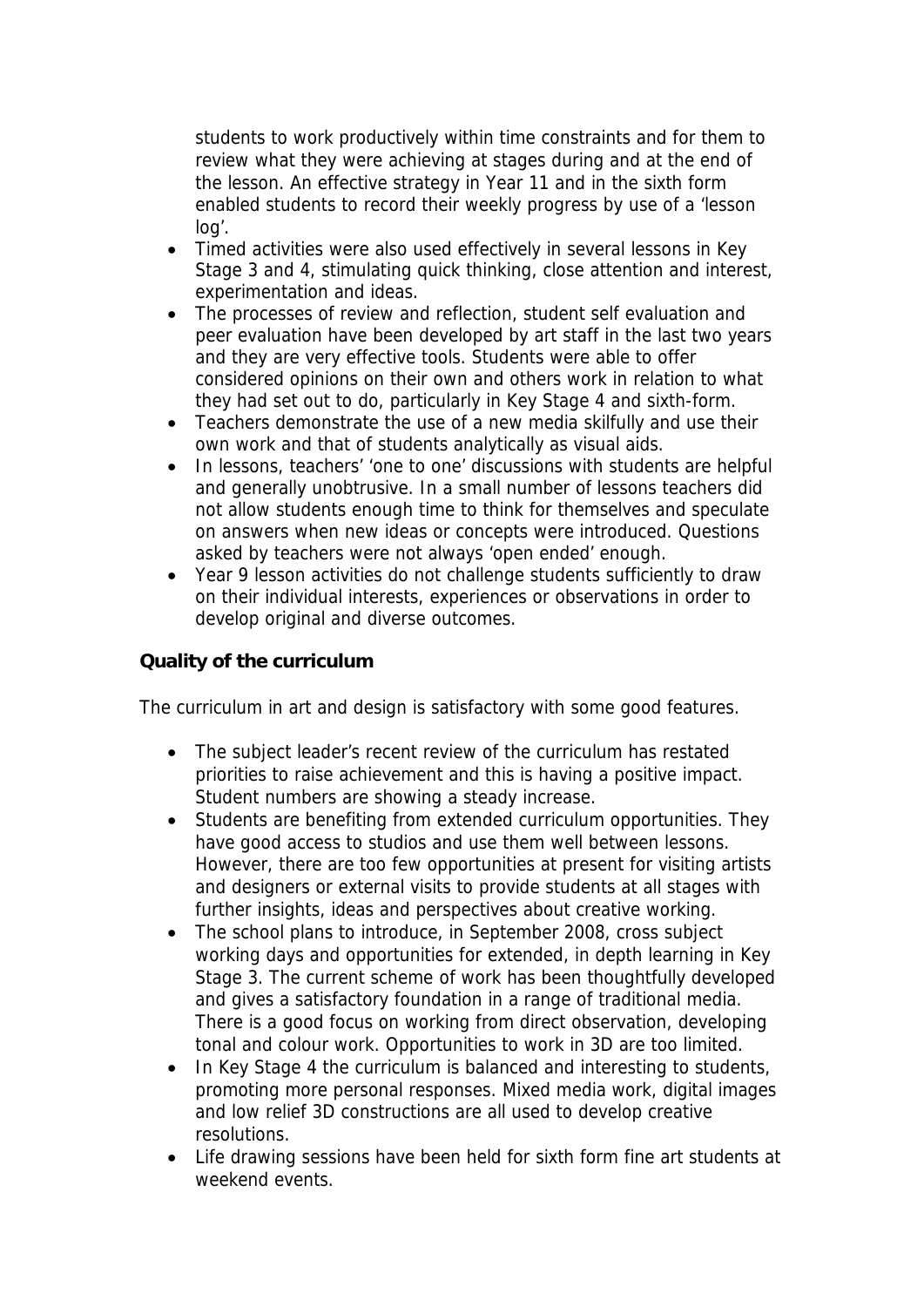**Leadership and management of art and design**

The leadership and management of the subject are good.

- The subject self evaluation is thorough and contain largely accurate judgements. Areas for improvement are integrated into whole school self-evaluation. Senior managers are supportive of the work of the subject staff. The subject leader who was appointed in 2006 and the art team are dedicated and hardworking. There have been considerable difficulties recently which have been managed well. These include the long term illness of a member of art staff and the problems caused when both school buildings and art rooms were flooded. Studios now provide a stimulating environment.
- The art curriculum has been revised to provide more cohesion in the qualifications offered and the focus by staff on raising standards in the subject is having a positive impact on achievement. However, progression between Year 9 and the GCSE course could be improved.
- Improvement is evident. For example, assessment and students' involvement in evaluation have increased both students' motivation and the quality of work. Recruitment to option courses has increased.
- Resources are satisfactory due to efficient management. In photography there is a high demand for existing digital equipment for the numbers of students.

**Subject issue**: **The impact of assessment on learners' progress and creativity.**

This is good.

- There is a thorough approach to assessment and the monitoring of students' progress.
- Data is interrogated from several sources to identify areas for further improvement and actions. In the use of the 'traffic light' system and close monitoring of progress, art staff take prompt action if there are signs of underperformance by individuals.
- Effective practice in the introduction of self and peer evaluation is increasing students' awareness of the stages of creative work and more involvement in the assessment process.
- Creative and imaginative approaches are encouraged.

## **Inclusion**

The subjects' approach to inclusion is good.

 Students, including those with learning difficulties and/or disabilities (LDD) are given effective guidance and support in the subject. They